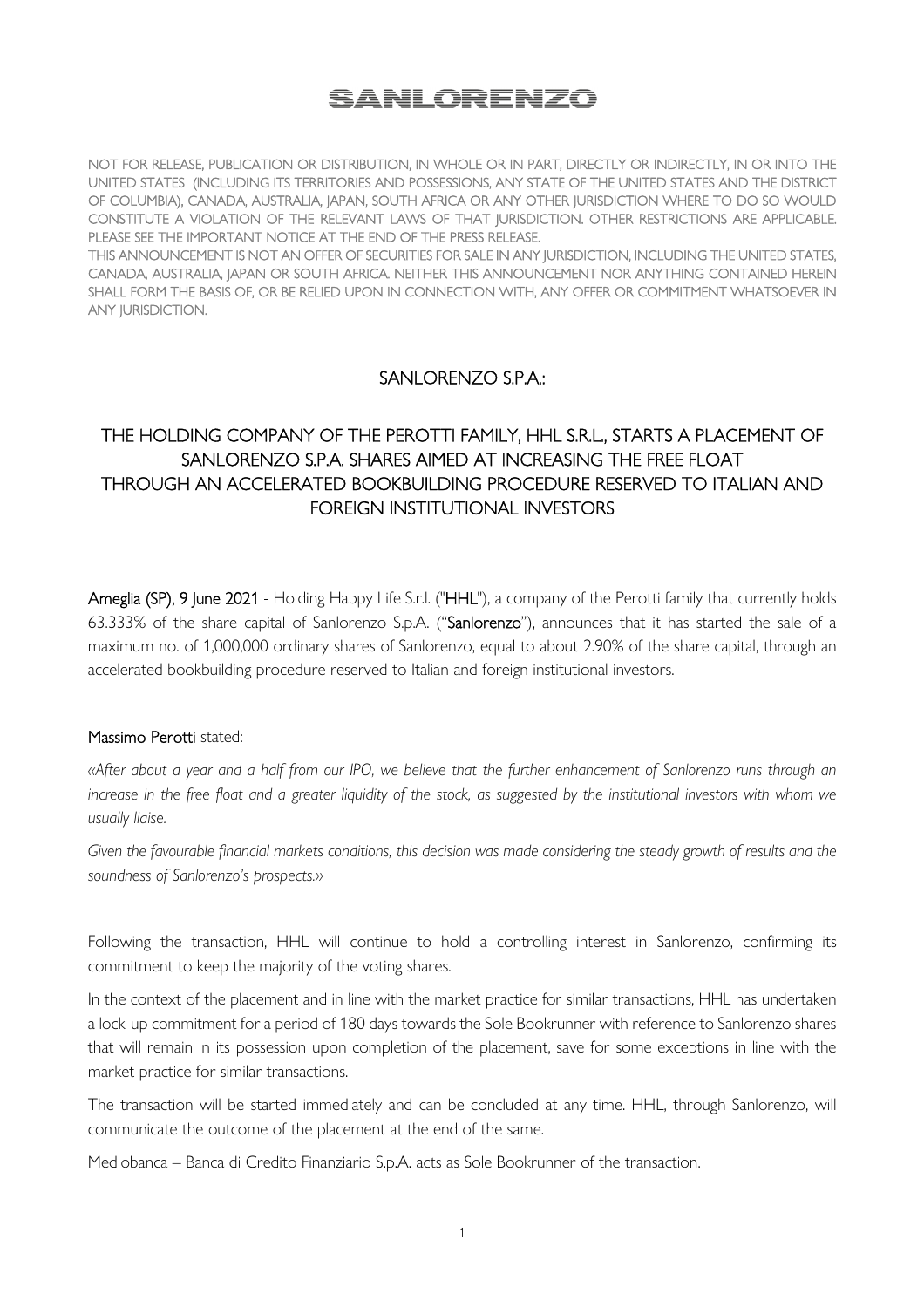## Sanlorenzo S.p.A.

Sanlorenzo is a worldwide leader in terms of number of yachts over 30 metres long. It is the only player in luxury yachting to compete in different sectors with a single brand, producing yachts and superyachts tailored to every boat owner, characterised by a distinctive and timeless design.

Sanlorenzo's production is broken down into three divisions:

- Yacht Division composite yachts between 24 and 38 metres;
- Superyacht Division superyachts in aluminium and steel between 40 and 68 metres;
- Bluegame Division sport utility yachts between 13 and 22 metres.

Sanlorenzo's production is articulated over four production sites located in La Spezia, Ameglia (SP), Viareggio (LU) and Massa. The sites are strategically located near to each other, so allowing significant operational efficiencies.

The Group employs around 500 people and cooperates with a network of 1,500 qualified craft enterprises. It can rely on an international distribution network and a widespread service network for customers all over the world.

In 2020, the Group generated net revenues from the sale of new yachts of around €458 million, adjusted EBITDA of €71 million and a Group net profit of €35 million.

#### www.sanlorenzoyacht.com

\* \* \*

### Investor Relations Attilio Bruzzese Silvia Guidi Tel. + 39 0584 380900 investor.relations@sanlorenzoyacht.com

#### Investor Relations | Advisory

Mara Di Giorgio Mob. +39 335 7737417 mara@twin.services Simona D'Agostino Mob. +39 335 7729138 simona.dagostino@hear-ir.com

#### Media Relations

Chiara Bortolato, Mob. +39 3478533894 chiara@twin.services Tommaso Pesa, Mob. +39 347 0735670 tommaso@twin.services

\* \* \*

This announcement is not for publication, distribution or release, directly or indirectly, in or into the United States of America (including its territories and possessions, any state of the United States and the District of Columbia), Canada, South Africa, Australia or Japan or any other jurisdiction where such an announcement would be unlawful. The distribution of this announcement may be restricted by law in certain jurisdictions and persons into whose possession this document or other information referred to herein comes should inform themselves about and observe any such restriction. Any failure to comply with these restrictions may constitute a violation of the securities laws of any such jurisdiction.

This announcement is not for publication, distribution or release, directly or indirectly, in or into the United States (including its territories and dependencies, any State of the United States and the District of Columbia). The securities referred to herein have not been and will not be registered under the U.S. Securities Act of 1933, as amended, and may not be offered or sold in the United States without registration thereunder or pursuant to an available exemption therefrom. Neither this document nor the information contained herein constitutes or forms part of an offer to sell, or the solicitation of an offer to buy, securities in the United States. There will be no public offer of any securities in the United States or in any other jurisdiction.

In member states of the European Economic Area ("EEA") pursuant to the Prospectus Regulation (each, a "Relevant Member State"), this announcement and any offer if made subsequently is directed exclusively at persons who are "qualified investors" within the meaning of the Prospectus Regulation ("Qualified Investors"). For these purposes, the expression "Prospectus Regulation" means Regulation (EU) 2017/1129 and includes any relevant implementing measure in the Relevant Member State. In the United Kingdom this announcement is directed exclusively at Qualified Investors (i) who have professional experience in matters relating to investments falling within Article 19(5)